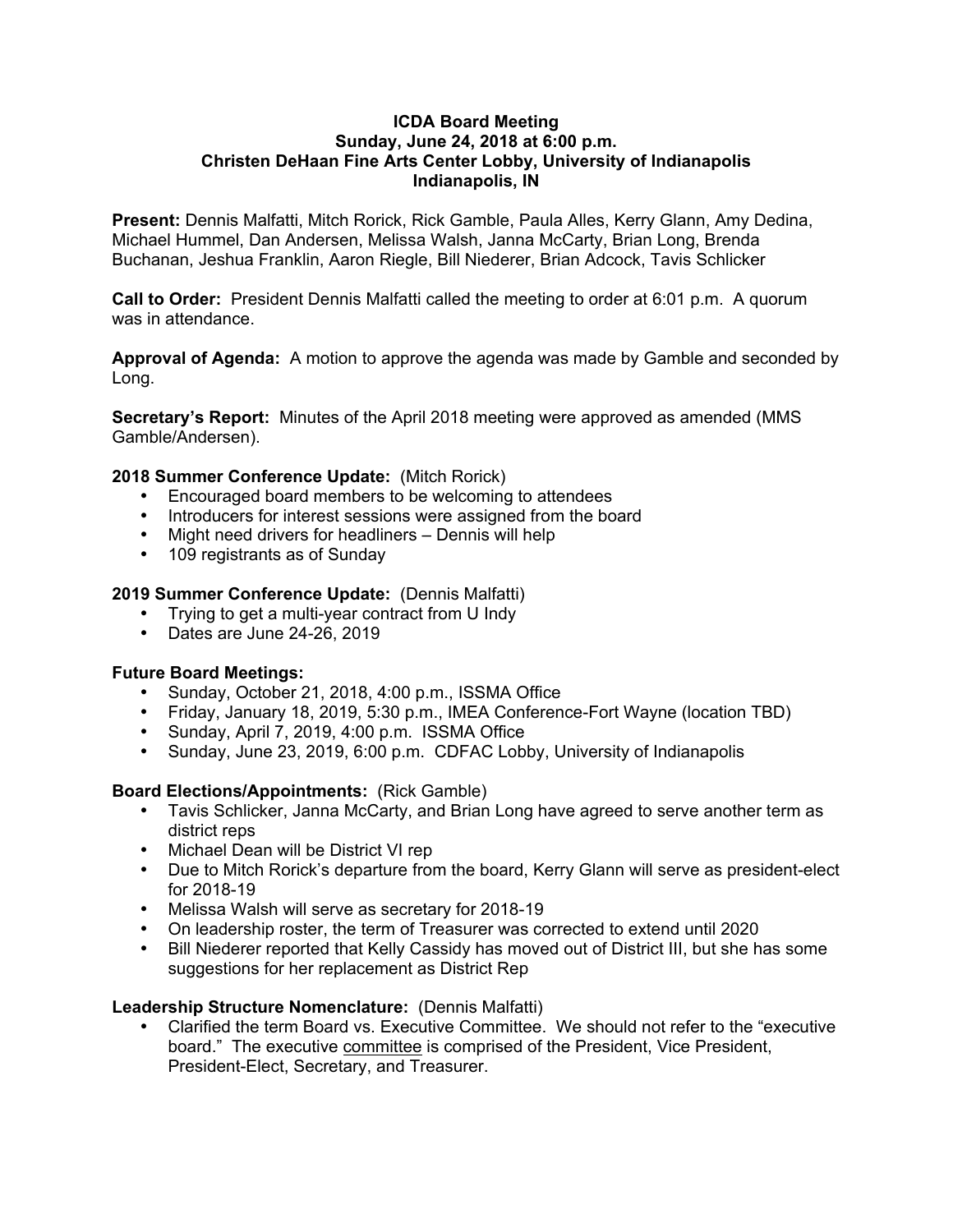**Treasurer's Report:** Paula Alles submitted the quarterly ICDA Financial Report for April 15 through June 24, 2018.

- Quarterly report: current savings balance = \$30,333.89; current checking balance = \$12,552.61; total balances \$42,886.50. Paula highlighted a few items: Income for All-State Choir fees came from replacement checks; ads were sold in conference program; some Vocal Jazz Choir fees have been deposited; 46 college members – we pay portion of their dues. Paula is waiting to combine two bank accounts until current deposit tickets are used up.
- State Budget report: this is the yearly report sent to the national office. Paula walked the board through the State Budget Summary sheet for FY2017-18. Noted that Annual IN Business Report is now due every other year, but price has gone up to \$22. We had to pay 3 years worth of website management fees due to an invoicing error, but that should be a one-time occurrence. Projected fund balance at end of FY 2018-19 is lower than current balance, based on proposed budget figures. Summer Conference report is a complete report of actual figures for the 2017 Conference.
- Motion to accept Treasurer's Report (MMS Andersen/Schlicker). Passed.

# **Events Budgeting:** (Dennis Malfatti)

- Pointed out deficit budget trend. We're presently in a good position with fund balance, but the trend is losing money over recent years. Overhead costs, such as website, mileage for board meetings, newsletter, are not covered by our revenue-producing events. Therefore, event budgets need to take into account overhead costs; need to have goal of making a cushion of funds on each event. We will discontinue buying the IU Directories. That function can be fulfilled with data from Scott Bradford at ISSMA. Ads in conference book, increased conference registration fees should help. Other side of picture is to increase membership to get more income from ACDA National.
- Gamble asked how much we get from ACDA from member dues. Answer is around \$20.
- Bill Niederer asked about reasons for paying mileage for all board meetings. Malfatti outlined recent history of that practice, which was approved by the board. Malfatti will continue to monitor whether four board meetings each year are necessary.
- Tavis Schlicker asked about possibility of additional dues income. We could institute a state membership fee on top of ACDA dues.

### **All-State Jazz Choir Report:** (Brenda Buchanan)

- Shared most current budget report for 2018 event; U Indy meals were cut back due to cost
- Auditions were down by about 20 this year; 2 large schools that typically send kids did not
- OpusEvent has been a great tool for managing auditions and registration. However, problems resulted from kids not reading e-mails or messages getting caught in school spam filters; next year will instruct not to use school e-mail and perhaps require secondary e-mail.
- 35 singers this year; the ensemble needs to be at a larger size to cover budget (response to a question posed in last meeting's minutes about possibly having multiple groups of smaller size)

# **All-State Choir Report:** (Brian Adcock)

- Problem with missing payments from a particular area has been resolved.
- Plans well underway with Tesfa Wondemagegnehu for January 2019

### **Notations Report:** (Bill Niederer)